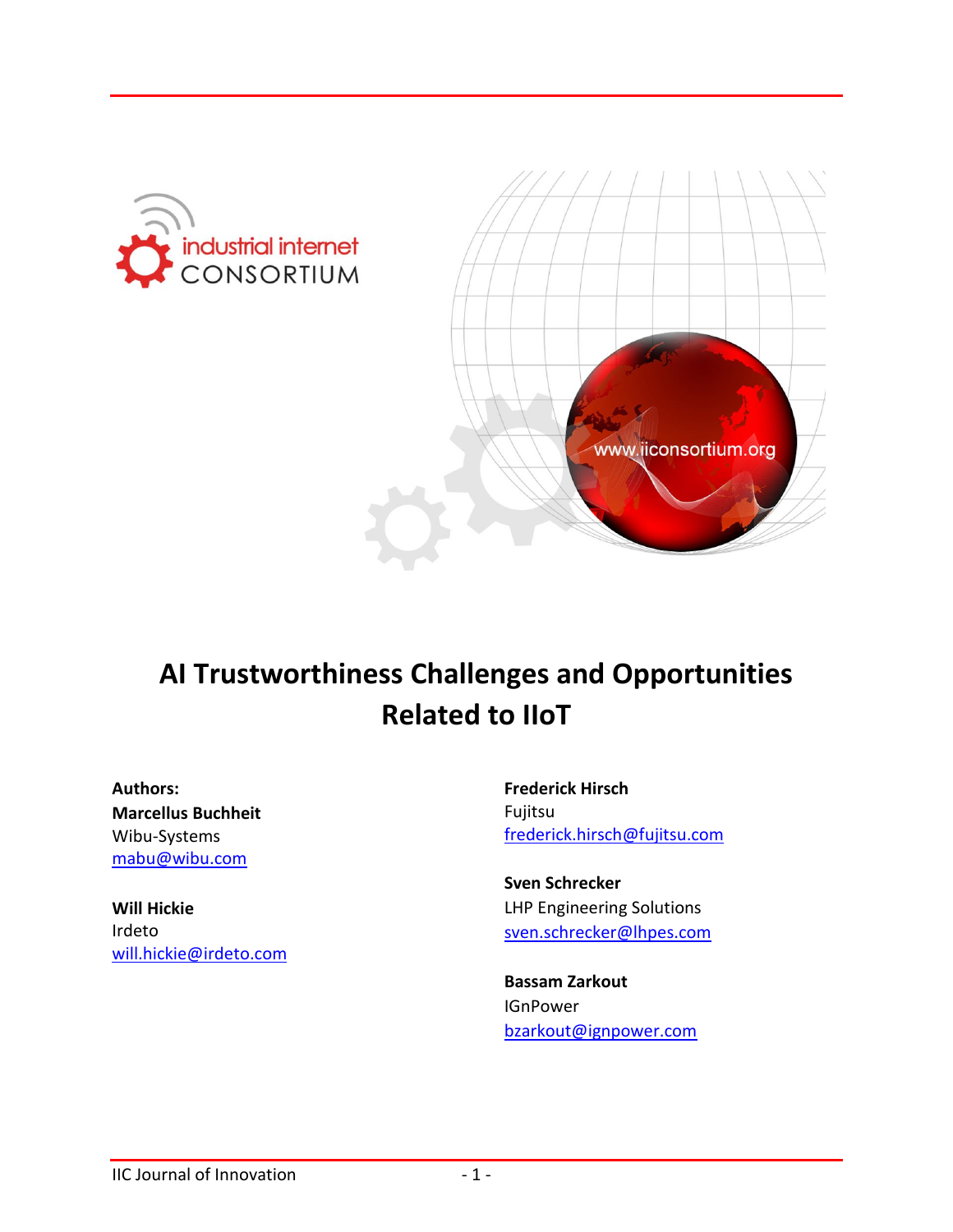## **INTRODUCTION**

Incorporating Artificial Intelligence (AI, including Machine Learning) technologies into Industrial Internet of Things (IIoT) systems can offer business and technology advancements such as cost reduction and better performance. Examples include the benefits of predictive maintenance leading to reduced outages, better resource management and scheduling and enhanced insights into system usage. <sup>1</sup> AI has also been used to design physical structures, electronic components, and has even been used to perform quality assurance testing of complex systems.

AI technologies may also create new challenges and risks for IoT systems. Trust in systems depends on having assurance that they operate correctly, based on evidence that can be understood. Trust and evidence in AI leading to trust in systems are essential, especially in complex systems that are not easily understood. Some AI systems make it hard or impossible to understand how a decision was made, reducing trust in the system. A related challenge is the need to prepare and select data properly for training supervised learning systems. If the data has been "poisoned" by an attacker or simply inadvertently is incomplete or skewed, then the results of the trained system may be inappropriate. An example of bias is historical data leading to loan decisions that

 $\overline{a}$ 

exclude demographic groups. These challenges are related to a lack of transparency and clarity of AI decisions, making it hard to trust the AI systems in new situations. A related example is how a software-based flight envelope protection compensation system in the Boeing 737 MAX may have been involved in crashes due to unexpected behavior that the pilots could not understand<sup>2</sup>.

IoT Trustworthiness is defined in the IIC Vocabulary<sup>3</sup> as the "degree of confidence one has that the system performs as expected with characteristics including safety, security, privacy, reliability and resilience in the face of environmental disturbances, human errors, system faults and attacks."

This paper describes the risks and challenges AI can pose to the trustworthiness of an IoT system as well as how AI can be used to enhance the trustworthiness of a system. It is noteworthy that the same technologies that can lead to trust concerns may also be applied to improve the trust in systems and to mitigate risks. Safety, security and reliability can be improved through the appropriate use of AI technologies since they can enable faster response and adaptability of a system to unforeseen situations. Such adaptability may itself introduce a loss of predictability and explainability of the decisions, so this concern needs to be

<sup>1</sup> Throughout this paper we won't be concerned about the detailed distinctions between Artificial Intelligence and Machine Learning but treat them as one general area except where necessary.

<sup>2</sup> <https://www.bloomberg.com/news/articles/2019-05-07/boeing-max-failed-to-apply-safety-lesson-from-deadly-2009-crash>

<sup>&</sup>lt;sup>3</sup> IIC Vocabulary 2.1[, https://www.iiconsortium.org/pdf/IIC\\_Vocab\\_Technical\\_Report\\_2.1.pdf](https://www.iiconsortium.org/pdf/IIC_Vocab_Technical_Report_2.1.pdf)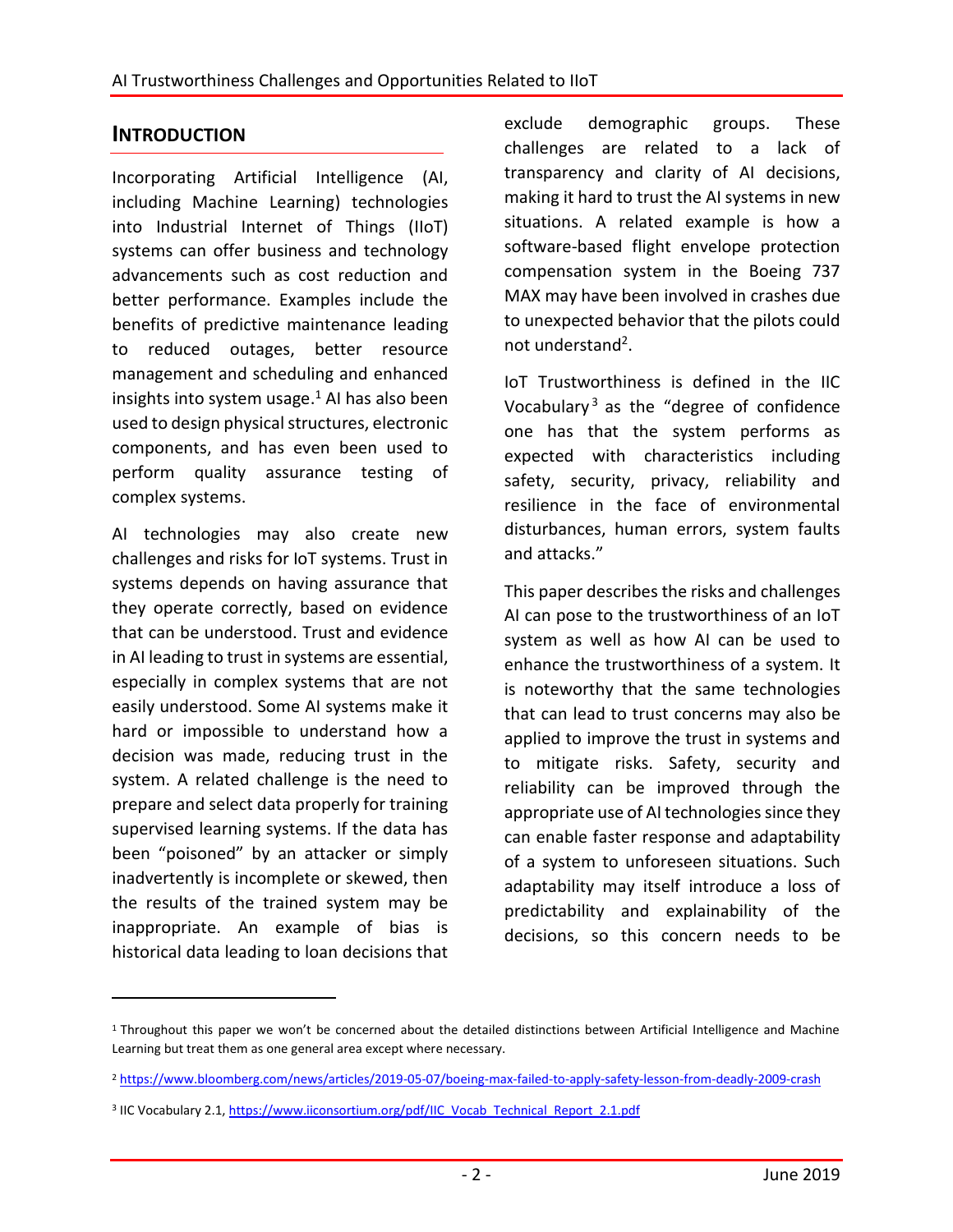addressed at the design stage. One approach, for example, is to tag data during the preparation stage before supervised learning to include additional information that is useful for later explanations.

## **EXAMPLE OF ATTACKING A SYSTEM USING AI**

AI may be used to probe a system for vulnerabilities and learn how to attack a system. This has been demonstrated in a benign use case of connecting an AI system to a video game and learning how to defeat the game in novel ways, as described in this section. Imagine however, if the game is not Atari Q-Bert but instead "air traffic control," "city traffic light system" or "nuclear power plant" and the implications should become clear.

The notion of using AI to probe a system for weaknesses comes out of the idea of testing. One exciting area of research relates to the automated design and testing of complex software systems. This capability can represent a double-edged sword however. With the right tools, engineers can use AI to devise novel and robust solutions to a myriad of problems. With those same tools potential adversaries can find and exploit obscure weaknesses to direct sophisticated attacks.

One example is demonstrated in the paper by Chrabaszcz, Loshchilov and Hutter. In their paper "Back to Basics: Benchmarking Canonical Evolution Strategies for Playing Atari"<sup>4</sup> they describe a method of teaching computers to play 1980s era video games, and accidentally discover a previously unknown exploit in the popular Atari game Q-Bert. The key point is that AI can be used to discover exploits that are otherwise hard to find.

### Playing to win and learning to cheat

In 2018, researchers at the University of Freiburg devised a system whereby an Artificial Intelligence could learn to play old Atari video games. Using a method that simulates natural selection in biology, their AI system learned how to play a selection of eight different games using only the video feed as input.

How well did it work? Not only could the AI play the games well, in some cases it could outperform humans. This was possible because the AI system has no concept of conventional wisdom; instead the AI tries millions of different strategies without consideration for how elegant they look. As a result, the AI was able to discover new and novel strategies to games that had already been played by millions of people.

<sup>4</sup> <https://arxiv.org/pdf/1802.08842.pdf>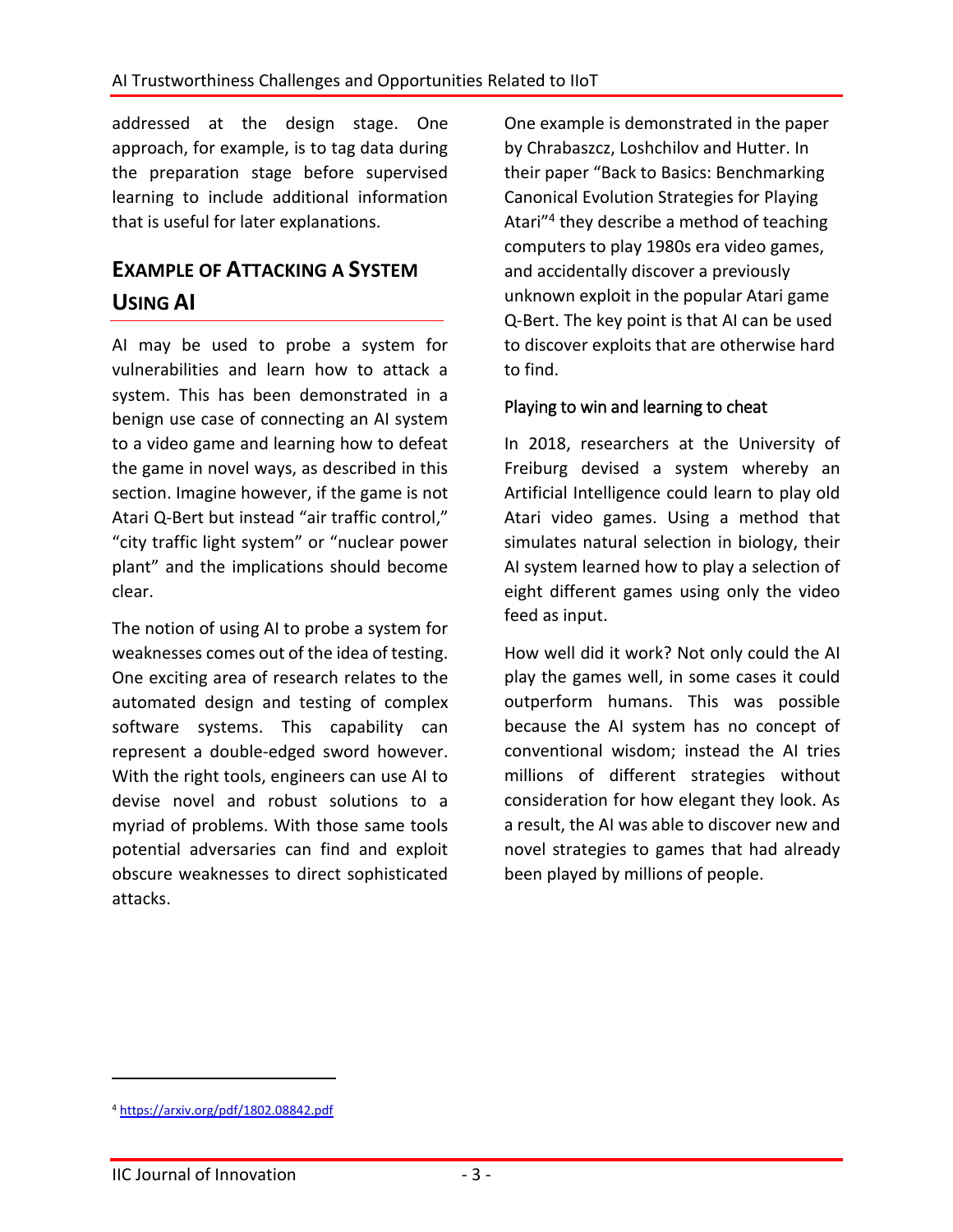

*Figure 1*

"The agent (orange blob in upper left part of screen) learns to commit suicide to kill its enemy (purple spring) and collects enough points to get another life. The whole cycle is repeated over and over again." (Excerpt from 'Back to Basics: Benchmarking Canonical Evolution Strategies for Playing Atari')

Why is this novel? The AI was able to discover previously unknown exploits, hidden for decades, that allowed it to break high score records. These exploits were later verified by human operators on original Atari hardware.

### More than just fun and games

It is not hard to imagine different applications for AI beyond video games. The authors could have easily explored flight control systems in aircraft, manufacturing or medical equipment.

The main message here is that without any specialized knowledge, the AI system was able to find and exploit critical design flaws that had eluded hundreds of thousands of players for decades.

Today, AI is applied to complex problems that are difficult for machines to address. Enabling the AI capabilities to fill this void presents the set of Use Cases that benefit most from these new technologies, all of which overlap the IoT verticals. The top AI Use Cases involve serious side effects when the AI fails to come to the correct conclusion. Therefore, proper consideration of the trustworthiness of the AI-related IoT technologies, such as finding potentially catastrophic flaws before they manifest themselves, can save time, money, materials and even lives.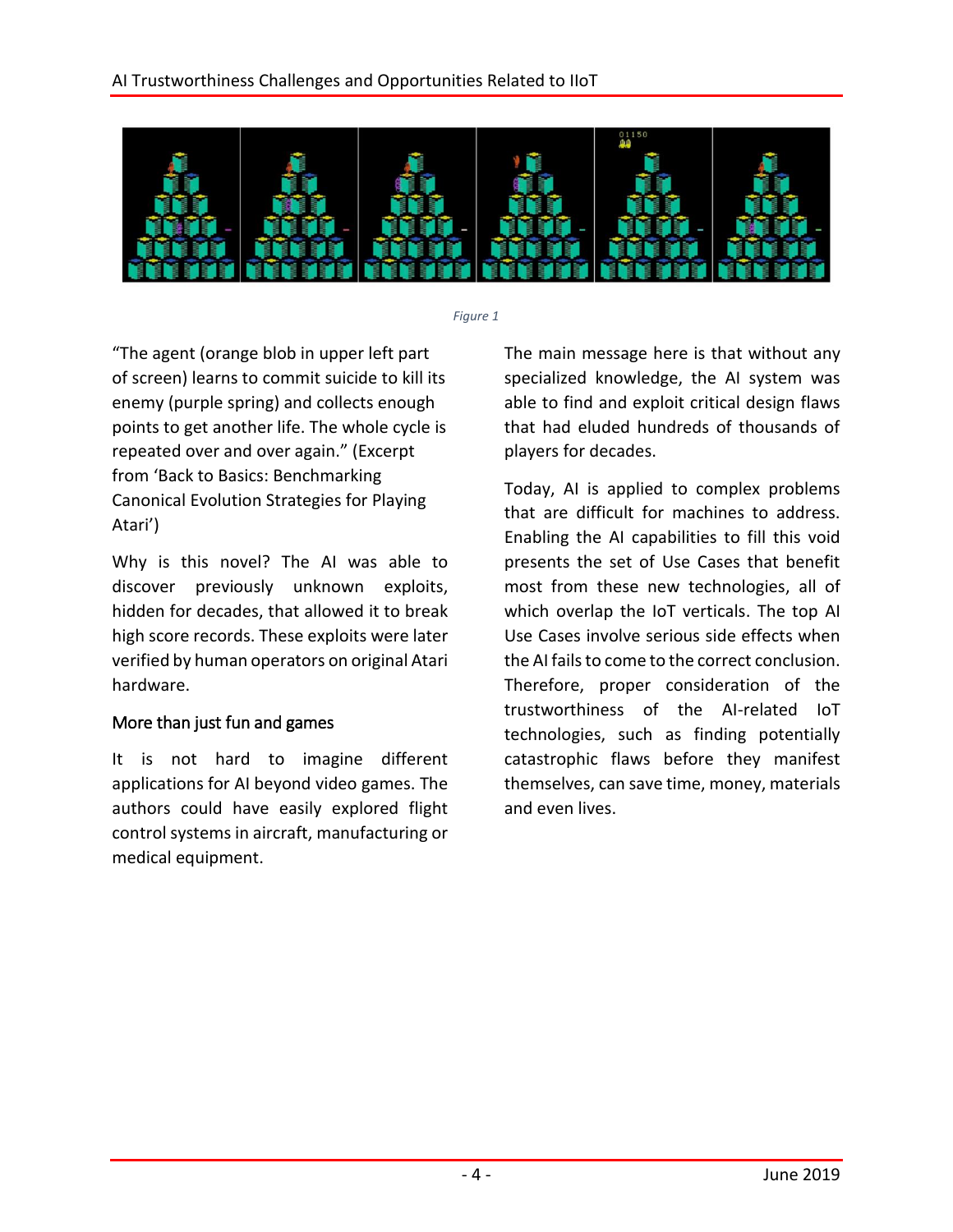



*Figure 2*

#### A New Arms Race!

What about bad actors? It's likely this is just the beginning of yet another arms race, but there are things that can be done to mitigate risk.

AI systems rely on the ability to test millions of strategies in a short period of time to find what works and what doesn't. Although keeping intellectual property out of the hands of competitors can prevent reverseengineering, the game example demonstrates that machine learning can be effective simply with access to a humanmachine interface. This may be expensive, such as with an actual airline flight simulator, but not out of reach of nation-state or other actors.

Such attacks are possible because the systems can be obtained to use in machine

learning. It's because Q-Bert was easily accessible and could be implemented on a platform other than the original hardware for which it was intended, that it was possible to analyze it using AI. Use of new hardware enabled the performance necessary to run many iterations of learning. Had the Q-Bert ROM been locked away from prying eyes, then this 'attack' would not have been feasible since it could not then have been used to recreate a system to enable learning. Similarly, if the details of a flight system cannot be replicated, then it would be more difficult if not impossible to find exploits in the system through machine learning.

It is inevitable that AI will become more commonplace as a part of testing and quality assurance regimes due to its many benefits. Organizations should take steps to ensure that their IP remains available to their own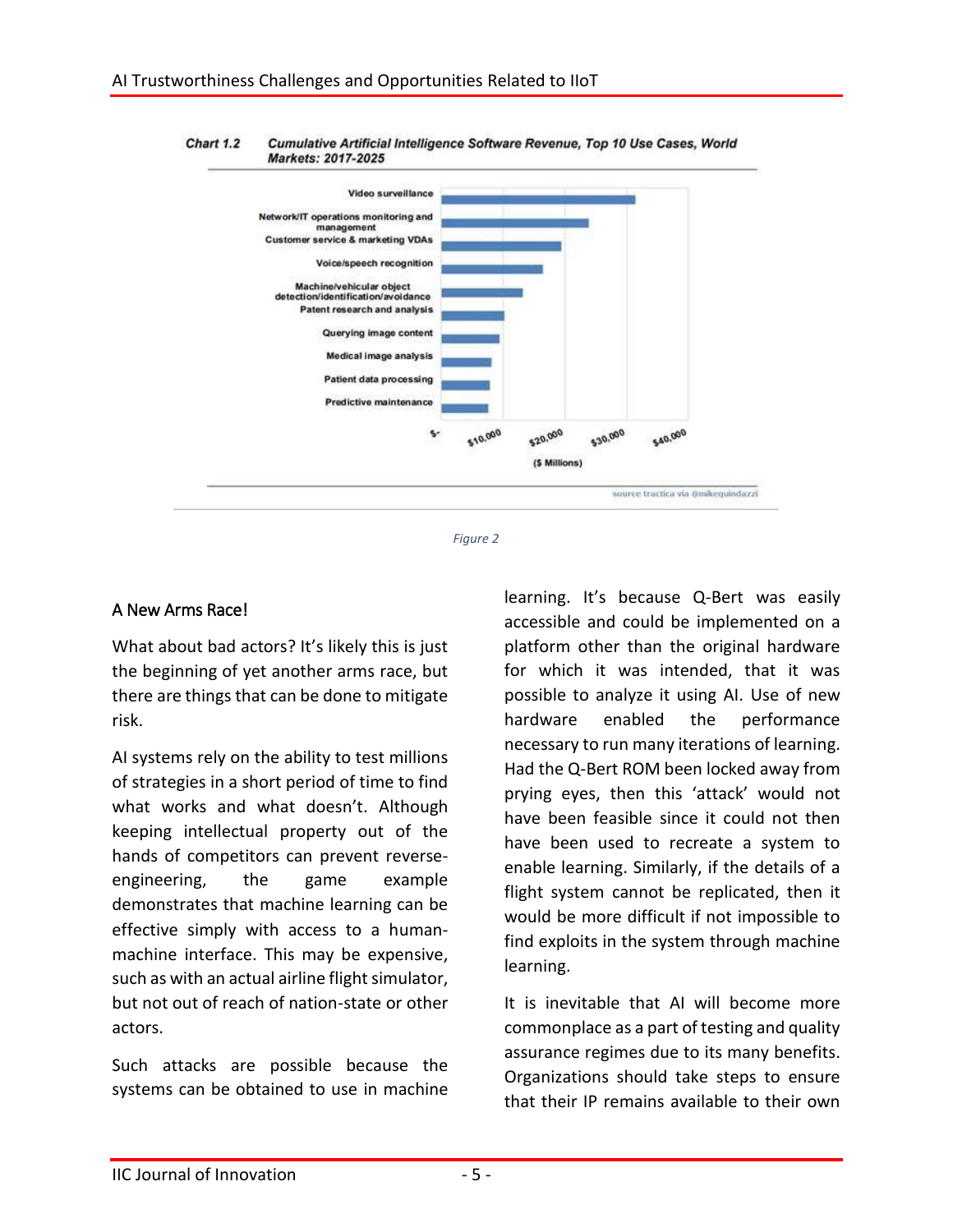data science teams while also ensuring critical content stays safe and protected from the outside world.

## **AI IN INDUSTRIAL SYSTEMS**

Industrial operation is facing a shrinking decision timeline, so when it comes to the application of AI in industry, it is not enough for AI to simply pass the proverbial Turing Test. <sup>5</sup> This is because human-like performance can at times be immoral and lead to unacceptable outcomes, as evidenced by malware, ransom-ware and terrorism to mention a few. This means that in IoT, a naive approach to AI is unacceptable, especially since people place higher expectations on automated systems<sup>6</sup>.

Just as with other systems, designers of AI must address regulations, laws and established best practices, especially with regards to safety, privacy and security. They need to consider the need to be able to explain the decisions of systems and how they are reached, not only to avoid inappropriate bias, but also to create systems that can be trusted, through evidence and audit. Such an approach is essential to addressing safety concerns, <sup>7</sup> as well as other IoT Trustworthiness

characteristics (security, privacy, reliability and resilience).

To address the trustworthiness challenges, it helps to partition the AI use cases that are emerging into two categories:

- 1. The use of AI to improve the efficiency, reliability and effectiveness of processes and tasks that can be fully automated with little risk. These are processes and tasks that are generally mundane, repeatable, static with few variations, or tasks that are very specific and/or localized to specific components in system.
- 2. The use of AI in processes that are critical, consequential  $8^{9}$  and nonmundane. When the level of risk is high enough, humans must maintain the ultimate decision-making capacity – this is referred to as the "human-in-the-loop" approach or HIL.

Consider these two categories are part of designing for trustworthiness. The basic principle is that trustworthiness characteristics (safety, security, privacy, reliability and resilience) cannot easily be

<sup>&</sup>lt;sup>5</sup> The Turing Test is a test of a machines ability to exhibit intelligent behavior equivalent to or indistinguishable from that of a human.

<sup>6</sup> Car accidents of autonomous cars get much higher attention in society than car accidents caused by humans.

<sup>7</sup> "Key Safety Challenges for the IIoT", IIC White Paper, 1 December 2017, [https://www.iiconsortium.org/pdf/Key\\_Safety\\_Challenges\\_for\\_the\\_IIoT.pdf](https://www.iiconsortium.org/pdf/Key_Safety_Challenges_for_the_IIoT.pdf)

<sup>8</sup> Patient X-rays analysis, autonomous driving, etc.

<sup>9</sup> US DoD Directive 3009.09: Establishes DoD policy and assigns responsibilities for the development and use of autonomous functions in weapon systems, and establishes guidelines to minimize the probability and consequences of failures in such autonomous systems - <https://www.hsdl.org/?abstract&did=726163>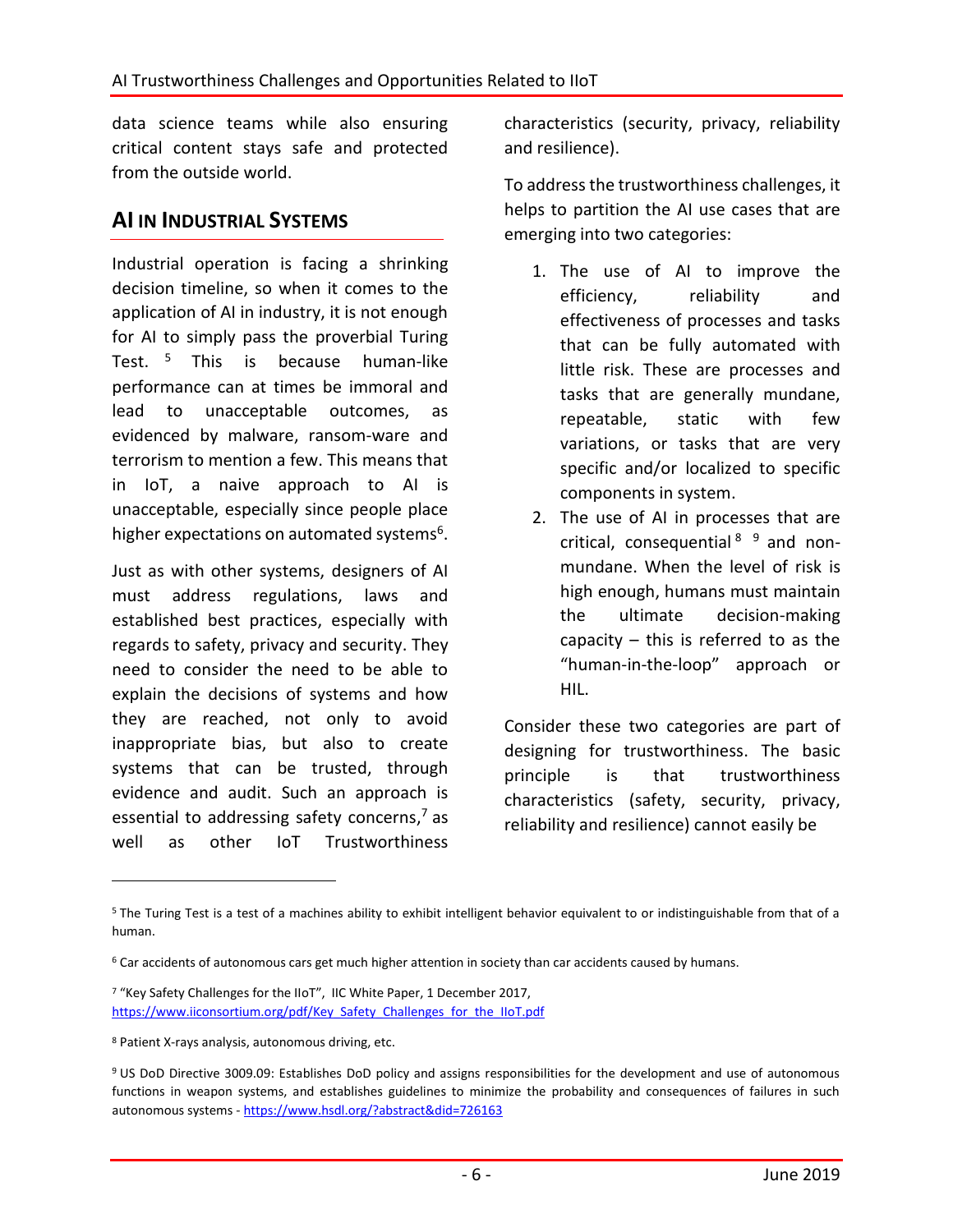



"bolted-on" later to an existing system but must be considered throughout the entire lifecycle from design to final validation testing.

One of the articles in the September 2018 issue<sup>10</sup> of the IIC Journal of Innovation refers to the need for monitoring and maintaining the levels of trustworthiness throughout the long lifecycle of IoT system. This is one of the areas where the use of AI may be beneficial. AI can analyze sensor data representing operational KPIs in real-time or near-realtime and provide indications to humans (HIL) about the state of the various characteristics of IoT Trustworthiness.

Decisions often must be made in systems despite incomplete or inconsistent information. An example is a medical diagnosis where a decision on a course of action may be urgently required despite the inability to gather sufficient information. Another example may be the operation of a vehicle – a decision, potentially avoiding a crash, may be necessary despite a lack of information because of inadequate visibility

or other factors. Situations such as these may make both humans and/or AI systems face significant challenges in deciding correctly. In this case attempting to select the least bad of several bad choices might be required. Such situations must be considered at design time and a model and rationale of decision making provided, to increase trust in the system.

It is not always obvious exactly what AI systems are learning or why they are making the decisions they make. One difficulty with complex systems is that outcomes derived from decisions cannot be traced back to specific points in the decision process. Unlike a decision tree where each decision can be traced through the logical process, AI systems are vastly more opaque, leading to uncertainly on what parameters to modify to get the expected results, especially in the case of unintended consequences.

Therefore, the model must consider the context around the system. For example the impact of pollutants or a chemical plant explosion should be considered as part of the design context and model.

<sup>10</sup> [https://www.iiconsortium.org/news/joi-articles/2018-Sept-IoT-Trustworthiness-is-a-Journey\\_IGnPower.pdf](https://www.iiconsortium.org/news/joi-articles/2018-Sept-IoT-Trustworthiness-is-a-Journey_IGnPower.pdf)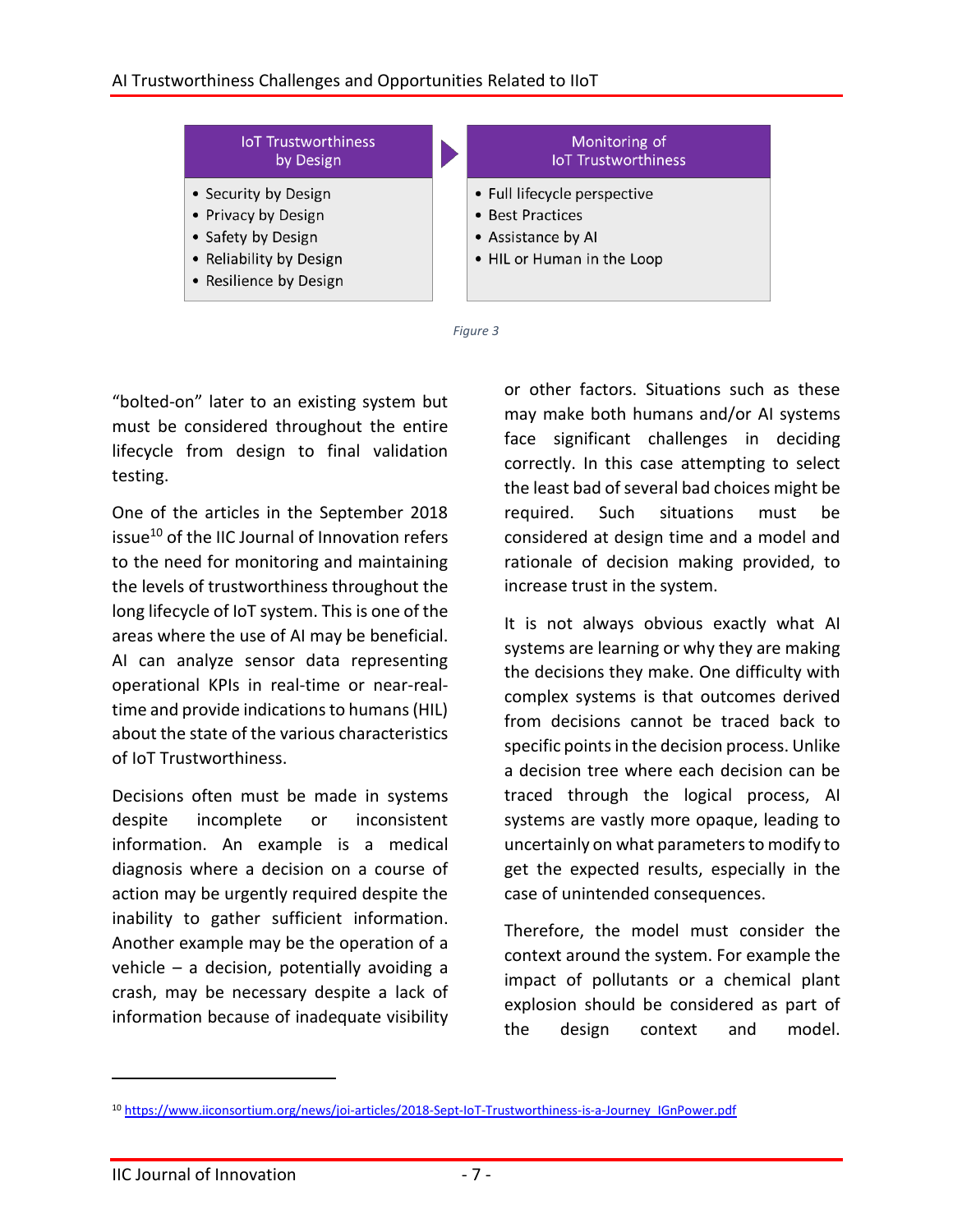Communicating this understanding can increase confidence in the system as part of the broader community context.

It is difficult to trust a system that cannot be understood, such as a neural net system that makes decisions without providing a clear record of how decisions are reached. This has become a concern with systems used to automatically approve loans since such systems can have unintentional bias that could break laws, without being explicitly programmed to have such bias<sup>11</sup><sup>12</sup>. One approach that is being taken is to perform a sensitivity analysis by varying the inputs in a methodical manner to determine the behavior of the neural net to create evidence of how the system works.<sup>13</sup>

AI decisions around physical actions such as controlling IoT actuators are not 100% predictable, yet trust based on evidence that they operate appropriately is needed. This is an argument for creating a model (e.g. digital twin) of a system, making it possible to test and simulate the operation of the system and anticipate outcomes. 14

## **TRUSTWORTHINESS OF AI SYSTEMS**

Trustworthiness of AI systems that learn requires that the data and approach used to train the system be trustworthy, as well as the system itself.

<sup>11</sup> "Dangers of Human-Like Bias in Machine- Learning Algorithms", May 2018, <http://scholarsmine.mst.edu/cgi/viewcontent.cgi?article=1030&context=peer2peer>

 $12^{\mu}$  This is how AI bias really happens—and why it's so hard to fix", MIT Technology Review, <https://www.technologyreview.com/s/612876/this-is-how-ai-bias-really-happensand-why-its-so-hard-to-fix/>

<sup>13 &</sup>quot;Methods for Interpreting and Understanding Deep Neural Networks", <http://iphome.hhi.de/samek/pdf/MonDSP18.pdf>

<sup>&</sup>lt;sup>14</sup> for example, see "Model-Based Engineering of Supervisory Controllers for Cyber-Physical Systems" in "Industrial Internet of Things, Cybermanufacturing Systems", Springer, 2017 [https://link.springer.com/chapter/10.1007/978-3-319-42559-7\\_5](https://link.springer.com/chapter/10.1007/978-3-319-42559-7_5)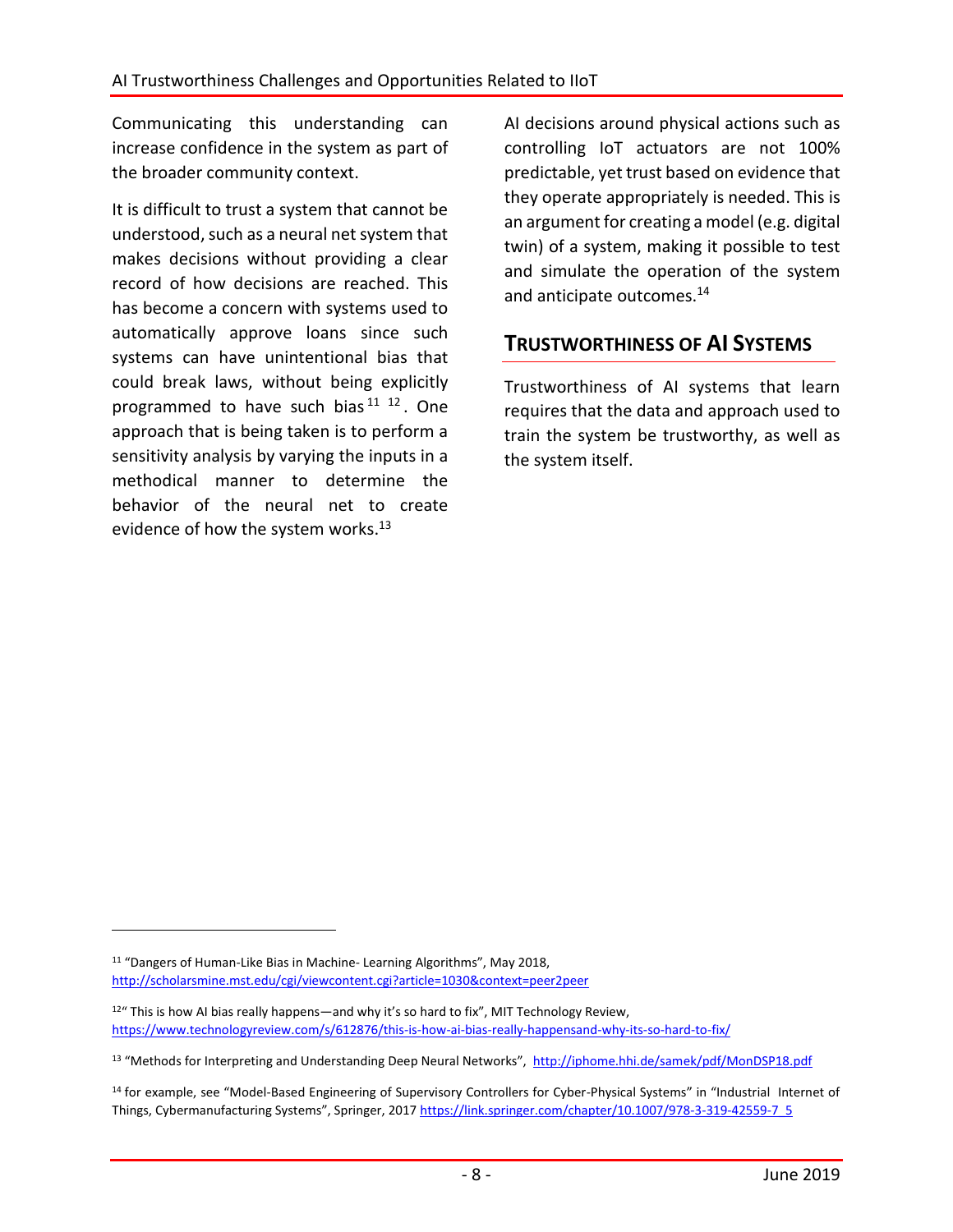

For example, if people feed an AI system specific data to train it to get results they want, they may not achieve the benefits that machine learning could offer since the system may not have the wide variety of inputs to derive surprising conclusions. An example is limiting medical case data to a limited sample.

Attacked data could be deliberately introduced into training in order to influence results. For example if false data were used to train a predictive maintenance system this could be used to damage or destroy equipment. Learning the low oil levels are 'ok' could be effective.

Bias in an input training data set can be a problem even if unintentional and could lead to problems, such as breaking the law. An example might be causing redlining in a loan application approval system.

There have been several documented safety issues that involved automated processes within air travel. All of them were associated with bad data being fed into the system:

- In October of 2008, Qantas Flight 72 suddenly went into two abrupt nosedives after warnings and alarms triggered on the flight deck, even though the plane was flying stable and level. The crew's controls had no effect at first, but eventually the pilots were able to regain control. The problem was traced to a malfunction in an electronic component that determines the planes position and motion, resulting in faulty information being fed to the autopilot.
- In May of 2011, a Dassault Falcon 7X business jet was descending when it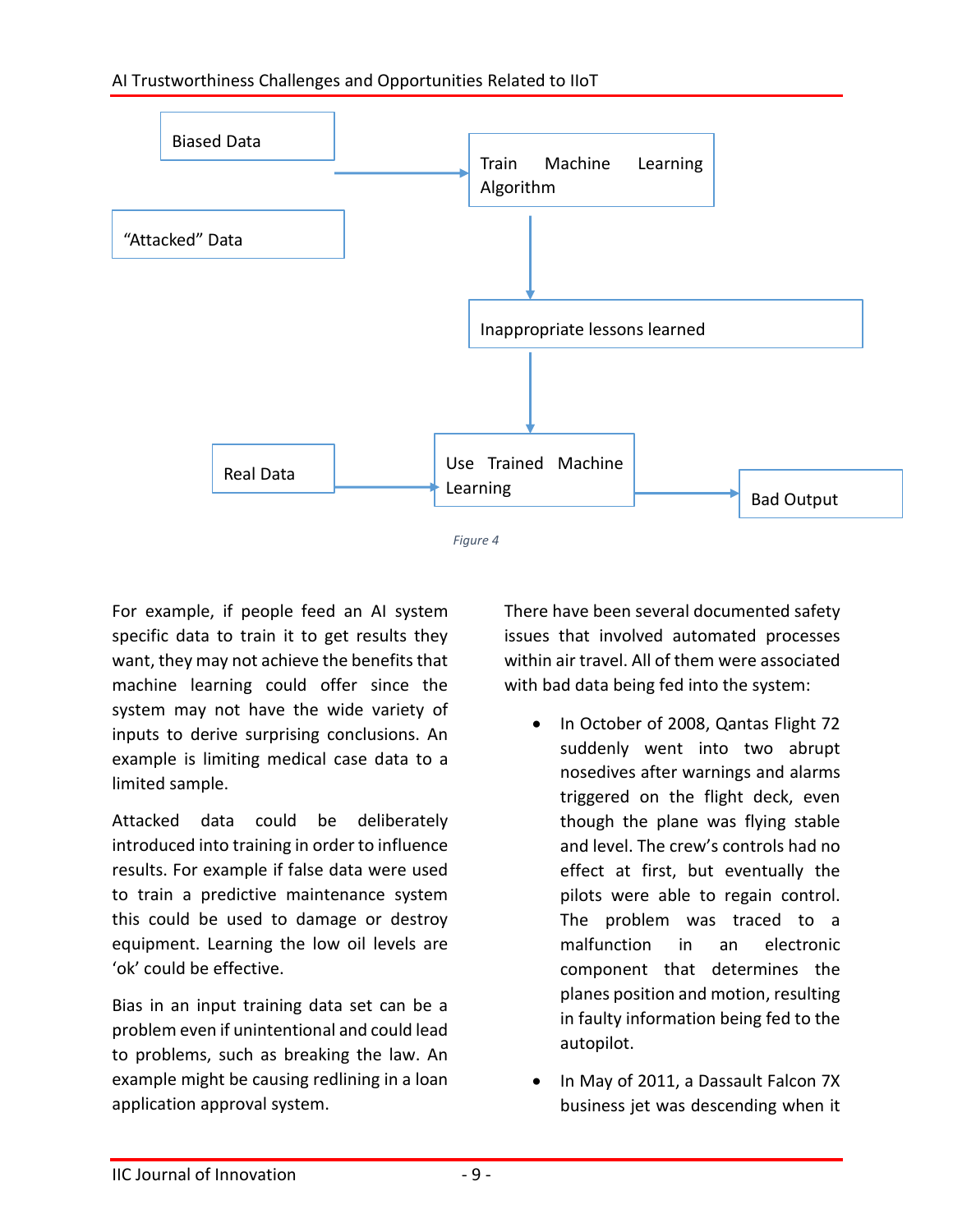suddenly pitched upward and nearly stalled. The pilots were able to avoid the stall, but the plane behaved erratically for two minutes, after which it went back to normal. The issue was identified as a bad solder joint that caused a control unit to transmit erroneous signals.

- In November of 2014, a Lufthansa Airbus A321 began acting strangely on autopilot. When the copilot turned it off, the plane went into a dive. With the help of the captain, a crash was avoided, but investigators determined that two of the plane's sensors had frozen in place causing them to feed bad data.
- In January of 2016, alarms suddenly went off in a West Air Sweden Flight 294 and the autopilot disengaged. The captain's instruments showed that the nose was high, putting the plane at risk to stall. The captain obeyed his instruments and pushed the plane forward aggressively to the point where it exceeded its maximum operating speed, and within 80 seconds of the first alarm, the plane slammed into the ground.
- In October of 2018, and again in March of 2019, a Boeing 737 Max 8 went into a steep nose dive believed to be a result of a faulty sensor erroneously sending bad data to an automated system designed to keep the nose from pointing up and

 $\overline{a}$ 

potentially stalling the plane. Both planes crashed.

As always, the "garbage in  $-$  garbage out" rule applies, and in these cases, issues with bad data lead to failures in automated systems placing the human pilots in extremely stressful situations due to loss of control of their airplane, and eventually resulting in three crashes killing everyone onboard. With proper training, AI systems may be able to identify that the data is inconsistent with other sensors, make better decisions to avoid involving a critical out-ofcontrol situation and respond appropriately without involving the humans in the process.

## Using AI to Improve the Trustworthiness of IoT Systems

## AI AND SAFETY

When AI decisions involve actions in the physical world, safety is involved because in the physical world the consequences of a bad decision can endanger human health and welfare, including the lives of people, their health and the environment in which they live. The goal of safety considerations is to protect people.

We can structure the impact of AI decisions to the physical world into the following  $\text{classes}^{15}$ :

 Advisory: An AI system provides an operator with useful data that influences operational decisions. The data source is so complex that the operator's mind is not able to produce a necessary conclusion about the data in a timely

<sup>15</sup> see also SAE's automation level definitions, https://en.wikipedia.org/wiki/Self-driving\_car#Levels\_of\_driving\_automation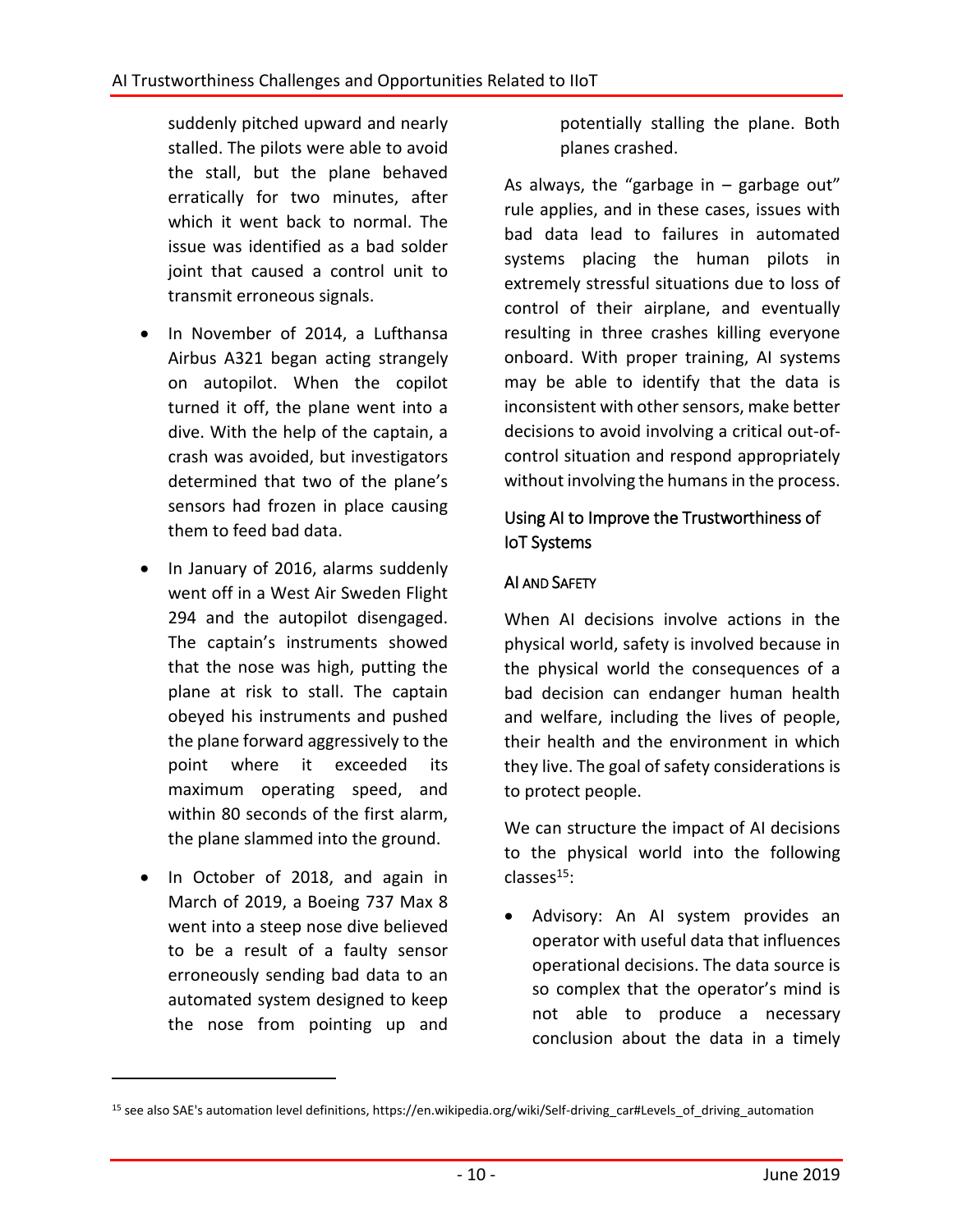manner, so the AI system is needed to instantly determine whether the data is correct or not and to present it to the operator in a useful manner.

- Warning: The AI system creates a warning, so that instant operator decision is necessary to prevent an incident. Again, the operator is not able to completely determine in the available time if this warning is correct or not.
- Autonomous: The AI system takes over the physical control from the operator and executes instead the operations directly in the physical world.

In the world of intelligent cars, sensors can provide information about the distance to the car ahead and enable different approaches. "Advisory" means that the system tells the driver "your distance is safe/unsafe/dangerous." "Warning" means that the AI system explicitly warns about an impact if the operator does not react. "Autonomous" means that the AI system uses the brakes to prevent an imminent impact.

In contrast to a static distance control system which is widely available in new cars, an AI-based distance control system could use additional contextual information to produce better decisions. Such information could include information about the status of the street (wet/dry), driving behavior of the car ahead (stable/unstable speed) and the latest cloud-based information about crashes due to learning about traffic situations in the past and the likelihood of an accident.

An AI system makes an incorrect decision due to incorrect data, incomplete learning or

incorrect decision algorithms. In the "advisory" case, the driver may be irritated about the information; in the "warning" case, the driver may probably trust the system more than their own interpretation of the situation and follow incorrect advice, possibly leading to an accident; and in the "autonomous" case, the AI system could cause an accident with a bad decision. In the last two cases, a redundant safety system could prevent an accident if designed without relying on the same AI system. One example of this approach is multiple independent AI learning systems that compare results, such as two-out-of-three voting. The more independent systems become the greater the number of redundant systems required. Logic suggests three independent redundant systems where high levels of autonomy are desired. Ultimately these 'redundant systems' have to be combined into one model ensemble. The costs of this approach suggest that other ways will be developed, possibly in methods of validating and cross checking the data on each device to avoid unexpected decisions.

In the case of incorrect decisions, it is necessary that the AI system learn and improve decisions in the future. This alone is not enough since to have trust in the system there is a need for an explanation of the reason for the accident and clarity about lessons learned (think about the need for confidence in airlines for example). For such an investigation, the AI system must record the "decision path". Otherwise the reason for a wrong decision and a future enhancement of the AI system to prevent a similar case again would be impossible. In the case of a neural net, a decision path may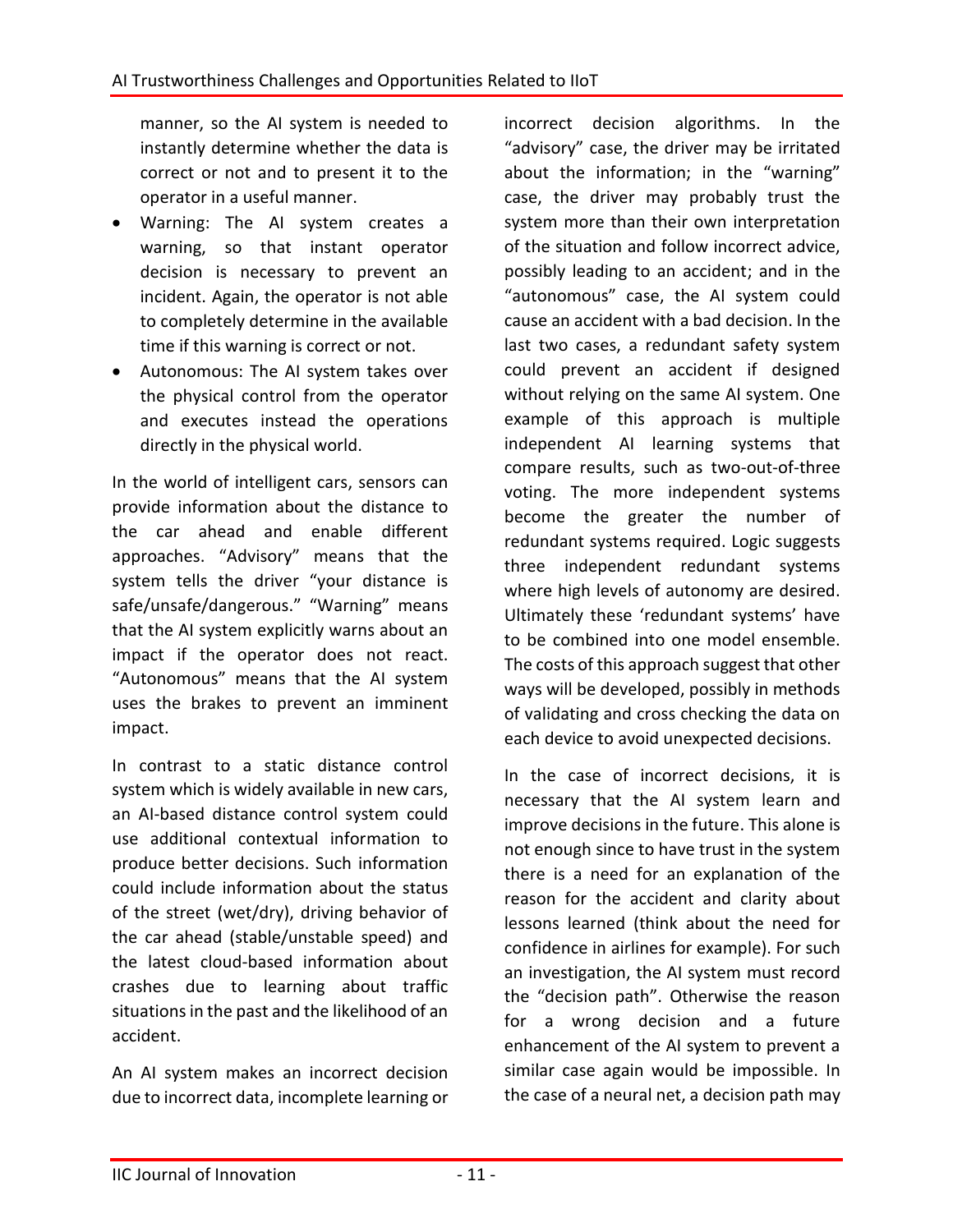not be readily accessible, so a model and sensitivity analysis may be needed. This suggests that a "black box" mechanism for recording sensor data leading to a decision may be needed (or real time network transmission of the data) in order to use a model to validate and establish confidence in the system.

AI systems can do much to enhance the safety of systems by improving decisions and solutions to problems through the analysis of more data and more complex data than people can handle in a limited time or with limited resources. An example is an airplane in disrupted mode where an "experienced pilot" does not have a solution. In this case an AI system backed with a data store of similar cases can prove invaluable.

#### AI AND SECURITY

 $\overline{a}$ 

Similar to the concerns regarding safety and the potential side-effects of faults and errors, cyber security issues may adversely affect IoT systems. In the case of cyber security, there would be malicious intent to compromise the systems, and AI may be leveraged to find vulnerabilities in these systems and enable such attacks to be launched. On the other hand, the same AI techniques may be used to defend the systems by identifying such attacks and mitigating them with appropriate countermeasures and controls. This battle for security using AI for both weaponization and defense is likely going to escalate over time.

Data Security plays a central and enabling role in the Data Protection strategy  $16$  of organizations. AI can be applied to IoT data (in-motion, at-rest, in-use) to assess infringements to design objectives of security and power the notification processes to HIL so that remediation processes can be applied.

AI-augmented cyber-defense capabilities for IoT systems can be superior to traditional rules-based cybersecurity. However, AI can also present new opportunities for cyberattackers to carry out attacks at greater scale. It is therefore important for developers and operators of IoT systems to consider the wider scope of IoT Trustworthiness, when they reflect on cyber threats and the application of AI-powered cybersecurity tools to their IoT systems. This is especially important considering the interdependencies that exist between security, safety, reliability, resilience and privacy; and cyber threats can permeate the whole IoT system.

AI can also be used to improve situational awareness, detect system vulnerabilities, detect attacks in progress and help with forensic analysis.

#### AI AND PRIVACY

Privacy concerns are not new to IoT. Protecting Personal Data is central to the privacy strategy. However, in many cases, it is not a particular leak of Personal Data that causes the privacy violation but rather the aggregation of a number of different, seemingly unrelated pieces of information

<sup>&</sup>lt;sup>16</sup> Refer to the IIC Data Protection Best Practices white paper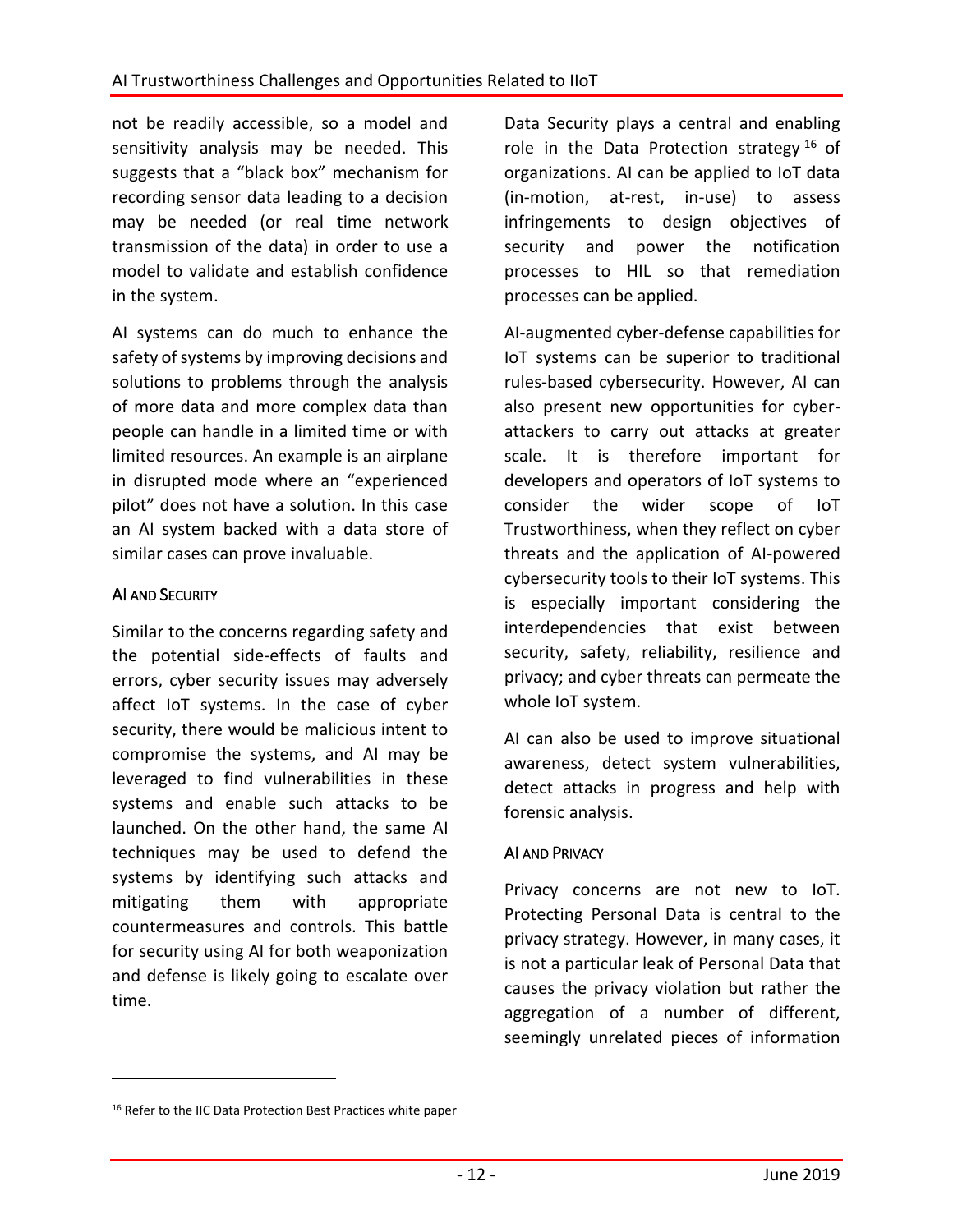which, once properly assembled, result in the privacy violation. AI systems may increase the ability to identify and leverage such data to compromise privacy.

IoT processes that involve exchanges of Personal Data between Data Subjects, Data Controllers and Processors <sup>17</sup> must be designed to cater for the requirements of data privacy laws<sup>18</sup>. Privacy by Design is a term that refers to an approach in systems engineering that calls for privacy to be taken into account during the design stages of system and throughout the lifecycle of that system. Privacy relies on Data Security mechanisms as well as well-established principles such as Data Minimization, Data Anonymization and Data Pseudonymization.

The role of AI in privacy is in the analysis of IoT sensor data (in-motion, at-rest, in-use) to detect situations that constitute violations of data protection requirements. This is critical with data privacy laws like the GDPR where tight notification and reporting windows (72 hours) are mandated for data privacy violations.

The use of AI can greatly augment the organization's ability to meet this important objective.

#### AI AND RELIABILITY

AI can improve reliability of systems through the use of predictive analytics such as AI prediction of required maintenance and detection of earlier-than-expected malfunctions (for example, hard disk S.M.A.R.T. (Self-Monitoring Analysis and Reporting Technology) AI analysis to recommend replace RAID hard disks before they fail). An example of this is the electronic-model surveillance system of ABB <sup>19</sup> that contributes to improved reliability of systems by drawing on external resources outside of traditional control systems, such as sensors of vibration to predict engine failure.

#### AI AND RESILIENCE

Resilience is defined in the Industrial Internet Consortium Vocabulary<sup>20</sup> as the "ability of a system or component to maintain an acceptable level of service in the face of disruption". This means avoiding complete failure and maintaining some service, even if reduced from the optimal level.

According to the UK Government guide to improving the resilience of critical infrastructure, <sup>21</sup> there are four aspects of

17 GDPR terminolog[y https://eur-lex.europa.eu/legal](https://eur-lex.europa.eu/legal-content/EN/TXT/PDF/?uri=CELEX:32016R0679&qid=1473816357502&from=en)[content/EN/TXT/PDF/?uri=CELEX:32016R0679&qid=1473816357502&from=en](https://eur-lex.europa.eu/legal-content/EN/TXT/PDF/?uri=CELEX:32016R0679&qid=1473816357502&from=en)

<sup>18</sup> GDPR (EU), CCPA (California), PIPEDA (Canada)

<sup>19</sup> <https://new.abb.com/future/smartsensor>

<sup>20</sup> <https://hub.iiconsortium.org/portal/Glossary/59ad7c93c36c57490631d340>

<sup>21</sup> [https://assets.publishing.service.gov.uk/government/uploads/system/uploads/attachment\\_data/file/61342/natural-hazards](https://assets.publishing.service.gov.uk/government/uploads/system/uploads/attachment_data/file/61342/natural-hazards-infrastructure.pdf)[infrastructure.pdf](https://assets.publishing.service.gov.uk/government/uploads/system/uploads/attachment_data/file/61342/natural-hazards-infrastructure.pdf)